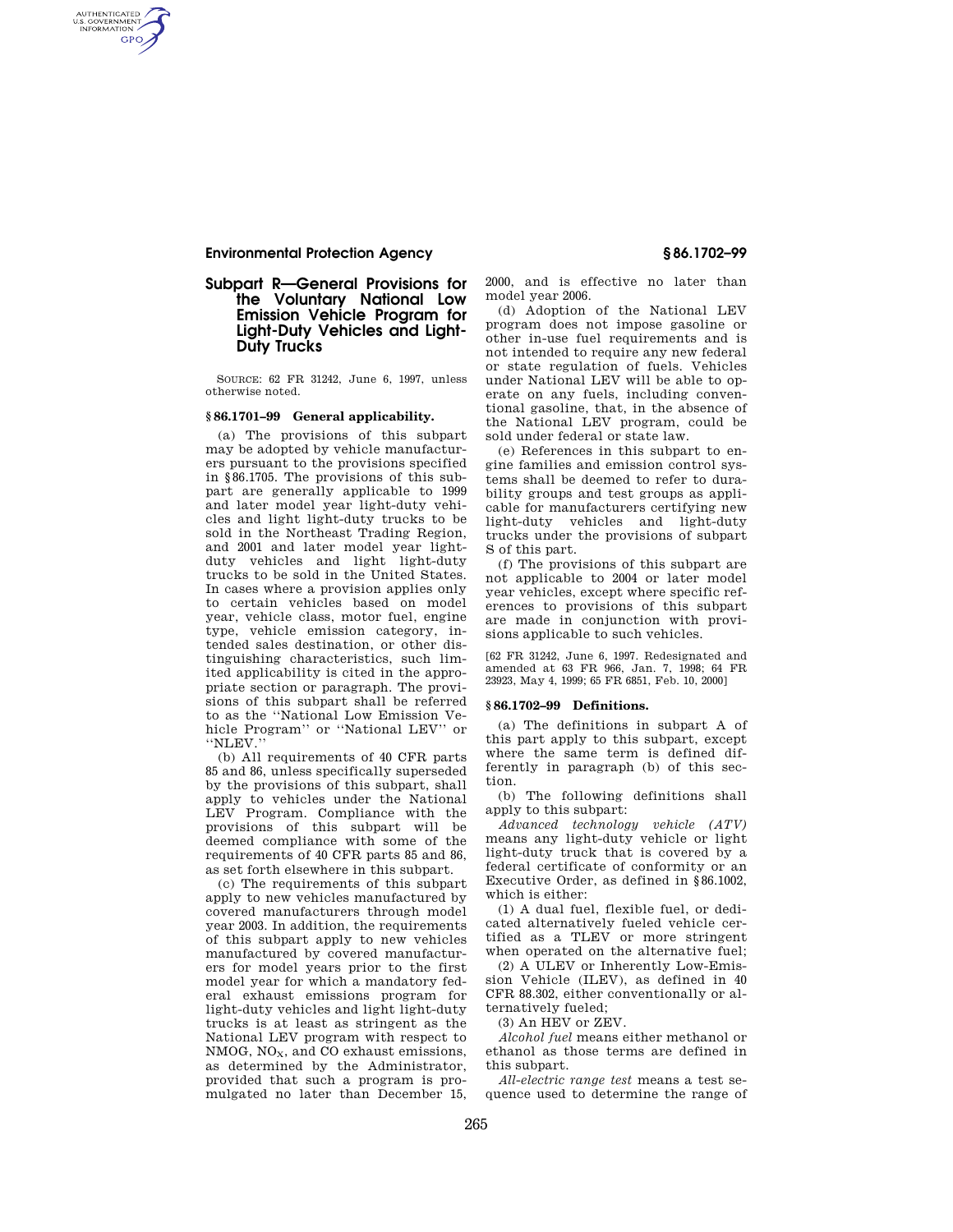an electric vehicle or of a hybrid electric vehicle without the use of its auxiliary power unit. The All-Electric Range Test cycle is defined in §86.1770.

*All States Trading Region (ASTR)*  means the region comprised of all states except the OTC States that have not opted into National LEV pursuant to the opt-in provisions at §86.1705 or that have opted out of National LEV and whose opt-outs have become effective, as provided at §86.1707; California; and any state outside the OTR with a Section 177 Program in effect that does not allow National LEV as a compliance alternative.

*Averaging sets* are the categories of LDVs and LDTs for which the manufacturer calculates a fleet average NMOG value. The four averaging sets for fleet average NMOG value calculation purposes are:

(1) Class A delivered to a point of first sale in the Northeast Trading Region;

(2) Class A delivered to a point of first sale in the All States Trading Region;

(3) Class B delivered to a point of first sale in the Northeast Trading Region;

(4) Class B delivered to a point of first sale in the All States Trading Region.

*Axle ratio* means the number of times the input shaft to the differential (or equivalent) turns for each turn of the drive wheels.

*Battery pack* means any electrical energy storage device consisting of any number of individual battery modules which is used to propel electric or hybrid electric vehicles.

*Certification level* means the official exhaust emission result from an emission-data vehicle which has been adjusted by the applicable mass deterioration factor and is submitted to the Administrator for use in determining compliance with an emission standard for the purpose of certifying a particular engine family. For those engine families which are certified using reactivity adjustment factors developed by the manufacturer pursuant to appendix XVII of this part, the exhaust NMOG certification level shall include adjustment by the ozone deterioration factor.

**§ 86.1702–99 40 CFR Ch. I (7–1–10 Edition)** 

*Class A* comprises LDVs and LDTs 0– 3750 lbs LVW that are subject to the provisions of this subpart.

*Class B* comprises LDTs 3751–5750 lbs LVW that are subject to the provisions of this subpart.

*Continually regenerating trap oxidizer system* means a trap oxidizer system that does not utilize an automated regeneration mode during normal driving conditions for cleaning the trap.

*Conventional gasoline* means any certification gasoline which meets the specifications of §86.113(a). The ozoneforming potential of conventional gasoline vehicle emissions shall be determined by using the methods and gasoline specifications contained in appendix XVII of this part.

*Core Stable Standards* means the standards and other requirements listed in  $§86.1707(d)(9)(i)$  (A) through (F).

*Covered state* means a state that meets the conditions specified under §86.1705(d).

*Covered vehicle or engine* means a vehicle specified in §86.1701(a), or an engine in such a vehicle, that is manufactured by a covered manufacturer.

*Credits* means fleet average NMOG credits as calculated from the amount that the manufacturer's applicable fleet average NMOG value is below the applicable fleet average NMOG standard, times the applicable production for a given model year. NMOG credits have units of g/mi.

*Debits* means fleet average NMOG debits as calculated from the amount that the manufacturer's applicable fleet average NMOG value is above the applicable fleet average NMOG standard, times the applicable production for a given model year. NMOG debits have units of g/mi.

*Dedicated ethanol vehicle* means any ethanol-fueled motor vehicle that is engineered and designed to be operated solely on ethanol.

*Dedicated methanol vehicle* means any methanol-fueled motor vehicle that is engineered and designed to be operated solely on methanol.

*Diesel engine* means any engine powered with diesel fuel, gaseous fuel, or alcohol fuel for which diesel engine speed/torque characteristics and vehicle applications are retained.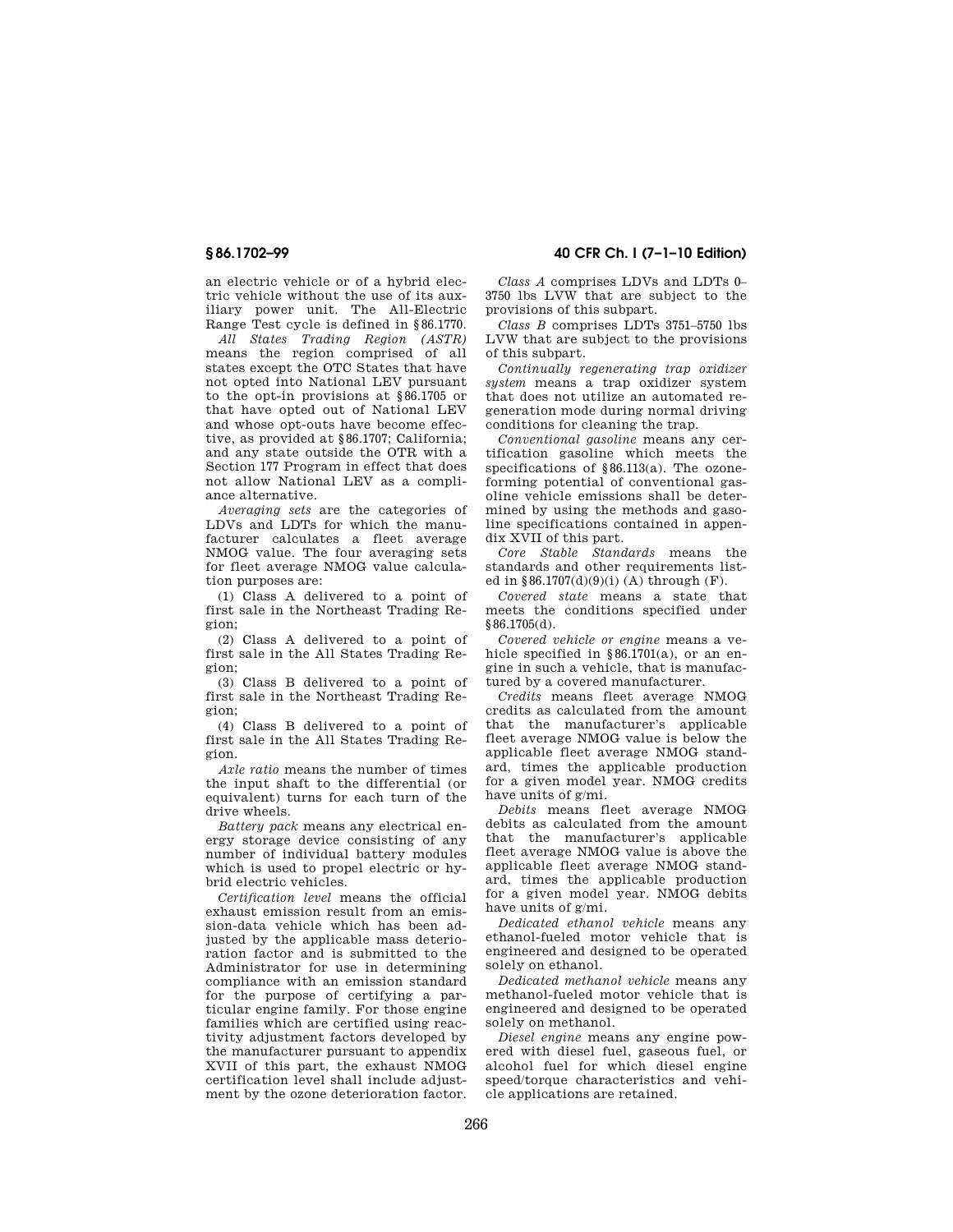### **Environmental Protection Agency § 86.1702–99**

*Electric vehicle* means any vehicle which operates solely by use of a battery or battery pack. This definition also includes vehicles which are powered mainly through the use of an electric battery or battery pack, but which use a flywheel that stores energy produced by the electric motor or through regenerative braking to assist in vehicle operation.

*Element of design* means any control system (i.e., computer software, electronic control system, emission control system, computer logic), and/or control system calibrations and/or the results of systems interaction, and/or hardware items on a motor vehicle or motor vehicle engine.

*Ethanol* means any fuel for motor vehicles and motor vehicle engines that is composed of either commercially available or chemically pure ethanol  $(CH_3CH_2OH)$  and gasoline as specified in §86.1771 (Fuel Specifications). The required fuel blend is based on the type of ethanol-fueled vehicle being certified and the particular aspect of the certification procedure being conducted.

*Ethanol vehicle* means any motor vehicle that is engineered and designed to be operated using ethanol as a fuel.

*Executive Officer* of the California Air Resources Board (ARB), as used in the referenced materials listed in §86.1 and appendix XIII of this part, means the Administrator of the Environmental Protection Agency (EPA).

*Existing ZEV Mandate* means any state regulation or other law that imposes (or purports to impose) obligations on auto manufacturers to produce, deliver for sale, or sell a certain number or percentage of ZEVs and that was adopted prior to December 16, 1997.

*Fleet average NMOG value* is the fleet average NMOG value calculated for a particular averaging set, based upon the applicable production for that averaging set.

*49 states* is the region comprised of the United States excluding California.

*Fuel-fired heater* means a fuel burning device which creates heat for the purpose of warming the passenger compartment of a vehicle but does not contribute to the propulsion of the vehicle.

*Gaseous fuels* means liquefied petroleum gas, compressed natural gas, or liquefied natural gas fuels for use in motor vehicles.

*Hybrid electric vehicle (HEV)* means any vehicle which is included in the definition of a ''series hybrid electric vehicle,'' a ''parallel hybrid electric vehicle,'' or a ''battery assisted combustion engine vehicle.''

*Low emission vehicle (LEV)* means any vehicle certified to the low emission vehicle standards specified in this subpart.

*Low volume manufacturer,* for a particular model year, means any vehicle manufacturer that: Is considered a ''small volume manufacturer'' by the State of California according to the State of California regulatory definition of ''small volume manufacturer'', contained in the California Regulatory Requirements Applicable to the National Low Emission Vehicle Program (October, 1996), which is incorporated by reference (see §86.1); and has nationwide sales of light-duty vehicles and light light-duty trucks less than or equal to 40,000 units per model year based on the average number of vehicles sold by the manufacturer for each of the three most recent model years. For manufacturers certifying for the first time, model-year sales shall be based on projected sales.

*Methane reactivity adjustment factor*  means a factor applied to the mass of methane emissions from natural gas fueled vehicles for the purpose of determining the gasoline equivalent ozoneforming potential of the methane emissions.

*Methanol* means any fuel for motor vehicles and motor vehicle engines that is composed of either commercially available or chemically pure methanol  $(CH<sub>3</sub>OH)$  and gasoline as specified in §86.1771 (Fuel Specifications). The required fuel blend is based on the type of methanol-fueled vehicle being certified and the particular aspect of the certification procedure being conducted.

*Methanol vehicle* means any motor vehicle that is engineered and designed to be operated using methanol as a fuel.

*Natural gas* means either compressed natural gas or liquefied natural gas.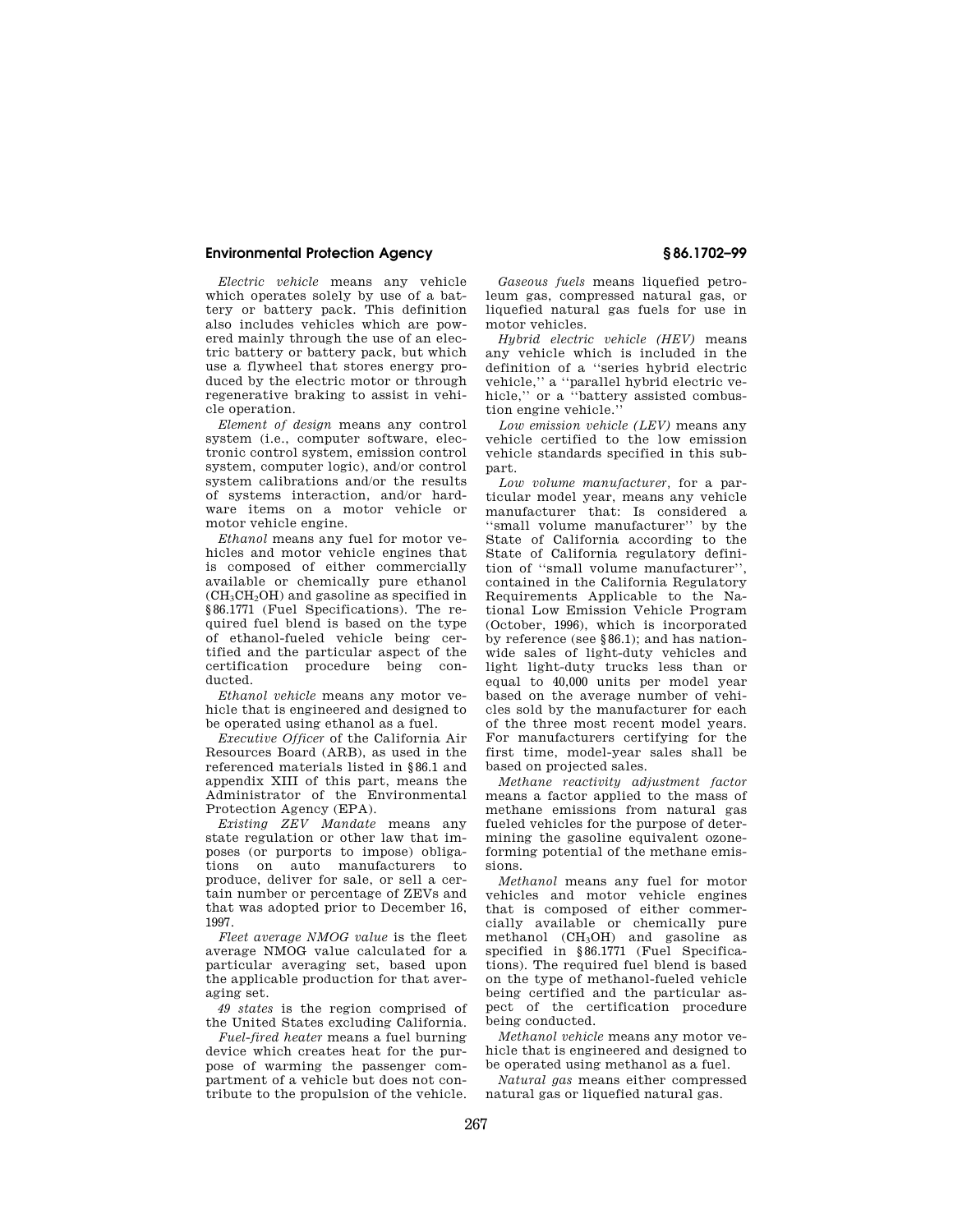*Natural gas vehicle* means any motor vehicle that is engineered and designed to be operated using either compressed natural gas or liquefied natural gas.

*Non-Core Stable Standards* means the standards and other requirements listed in §86.1707(d)(9)(i) (G) through (L).

*Non-methane organic gases (NMOG)*  means the sum of oxygenated and nonoxygenated hydrocarbons contained in a gas sample as measured in accordance with Chapter 5 of the California Regulatory Requirements Applicable to the National Low Emission Vehicle Program (October, 1996). These requirements are incorporated by reference  $($ see 886.1).

*Non-regeneration emission test* means a complete emission test which does not include a regeneration.

*Northeast Trading Region (NTR)* means the region comprised of the states that meet the conditions specified under §86.1705(d).

*Organic material non-methane hydrocarbon equivalent (or OMNMHCE)* for methanol-fueled vehicles means the sum of the carbon mass contribution of non-oxygenated hydrocarbons (excluding methane), methanol, and formaldehyde as contained in a gas sample, ex-<br>pressed as gasoline-fueled hydroas gasoline-fueled hydrocarbons. For ethanol-fueled vehicles, organic material non-methane hydrocarbon equivalent (OMNMHCE) means the sum of carbon mass contribution of non-oxygenated hydrocarbons (excluding methane), methanol, ethanol, formaldehyde and acetaldehyde as contained in a gas sample, expressed as gasoline-fueled hydrocarbons.

*Ozone deterioration factor* means a factor applied to the mass of NMOG emissions from TLEVs, LEVs, or ULEVs which accounts for changes in the ozone-forming potential of the NMOG emissions from a vehicle as it accumulates mileage.

*Ozone Transport Commission States or OTC States* means the States of Connecticut, Delaware, Maine, Maryland, Massachusetts, New Hampshire, New Jersey, New York, Pennsylvania, Rhode Island, Vermont and Virginia, and the District of Columbia.

*Parallel hybrid electric vehicle* means any vehicle which allows power to be delivered to the driven wheels by either

**§ 86.1702–99 40 CFR Ch. I (7–1–10 Edition)** 

a combustion engine and/or by a battery powered electric motor.

*Periodically regenerating trap oxidizer system* means a trap oxidizer system that utilizes, during normal driving conditions for cleaning the trap, an automated regeneration mode which can be easily detected.

*Point of first sale* is the location where the completed light-duty vehicle or light-duty truck is purchased, also known as the final product purchase location. The point of first sale may be a retail customer, dealer, distributor, fleet operator, broker, secondary manufacturer, or any other entity which comprises the point of first sale. In cases where the end user purchases the completed vehicle directly from the manufacturer, the end user is the point of first sale.

*Production* is the number of vehicles and/or trucks that a manufacturer produces in a given model year that are subject to the provisions of this subpart and are included in the same averaging set.

*Reactivity adjustment factor* means a fraction applied to the mass of NMOG emission from a vehicle powered by a fuel other than conventional gasoline for the purpose of determining a gasoline-equivalent NMOG emission value. The reactivity adjustment factor is defined as the ozone-forming potential of the exhaust from a vehicle powered by a fuel other than conventional gasoline divided by the ozone-forming potential of conventional gasoline vehicle exhaust.

*Regeneration* means the process of oxidizing accumulated particulate matter. It may occur continually or periodically.

*Regeneration emission test* means a complete emission test which includes a regeneration.

*Regeneration interval* means the interval from the start of a regeneration to the start of the next regeneration.

*Section 177 Program* means State regulations or other laws, except ZEV Mandates, that apply to any of the following categories of motor vehicles: Passenger cars, light-duty trucks up through 6,000 pounds GVWR, and medium-duty vehicles from 6,001 to 14,000 pounds GVWR if designed to operate on gasoline, as these categories of motor